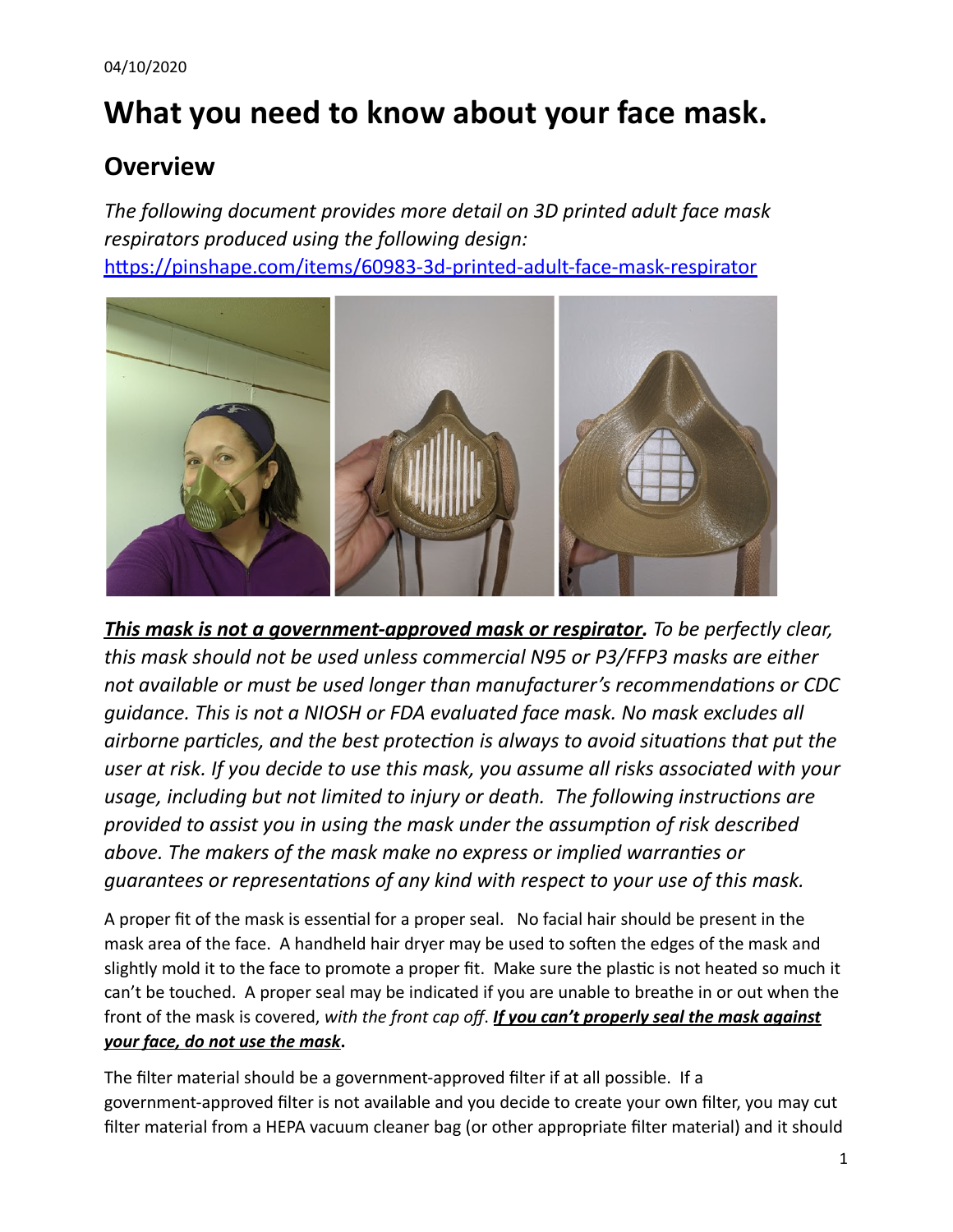#### 04/10/2020

fit completely inside the outer cap, completely cover the airway through the mask, and not be so thick that the cap cannot be secured on the mask. *A guide template for correct filter sizing is included*. The filter should be changed at least daily when worn, and when any potential exposure occurs. More can be found about the filter material in the More Details section below.

*At least daily the mask should be sprayed down or preferably dipped in the CDC recommended*  **bleach solution (5 tablespoons or 1/3rd cup bleach per gallon of water) and let the solution sit** *for at least one minute then thoroughly rinse with cold water***.** Do not use isopropyl alcohol or other disinfectants, or hot water/steam to disinfect the mask as this is likely to result in degradation or deformation of the mask and impair its ability to function.

The mask straps are shoelace material. These may be replaced with the material of your preference, provided it achieves a proper seal against your face.

# **More Details**

### **Mask Construction**

This mask has been 3D printed from polylactic acid (PLA) plastic, which is commonly used in food handling and medical implants, and is biodegradable. PLA is sunlight and temperature sensitive so keep your mask out of the sunlight and hot conditions. This mask is not a commercial product and as such the finish will have irregularities.

# **Mask Design**

This mask has been designed to provide some reduction in personal risk in the absence of commercial N95 or P3/FFP3 masks or when commercial N95 or P3/FFP3 masks must be used longer than manufacturer's recommendations or CDC guidance. The design is completely open source and available free of charge at the link below. The best use of resources are when the mask is printed correctly locally, and distributed to those with high risk, as described in the situation above.

#### https://pinshape.com/items/60983-3d-printed-adult-face-mask-respirator

This mask design has gone through many iterations and differs significantly from early versions of masks available online. Specific differences in this design versus various others include improved fit to the face, greater mask thickness (which through tortuosity may reduce the chance of airborne particle transmission through the mask structure), enlarged airway and filter area (which improves air flow and reduces air velocity through the filter), elimination of seams or contacts in the airway (which may reduce the chance of airborne particle transmission through the airway).

# **Filter Material**

The effectiveness of filter materials varies greatly depending on the material. No mask prevents all airborne particle transmission. An N95 mask prevents transmission of 95% of airborne particles larger than 0.3 microns. The chart below depicts data from a 2013 England National Public Health study on the efficacy of filter materials in preventing transmission of virus sized airborne particles.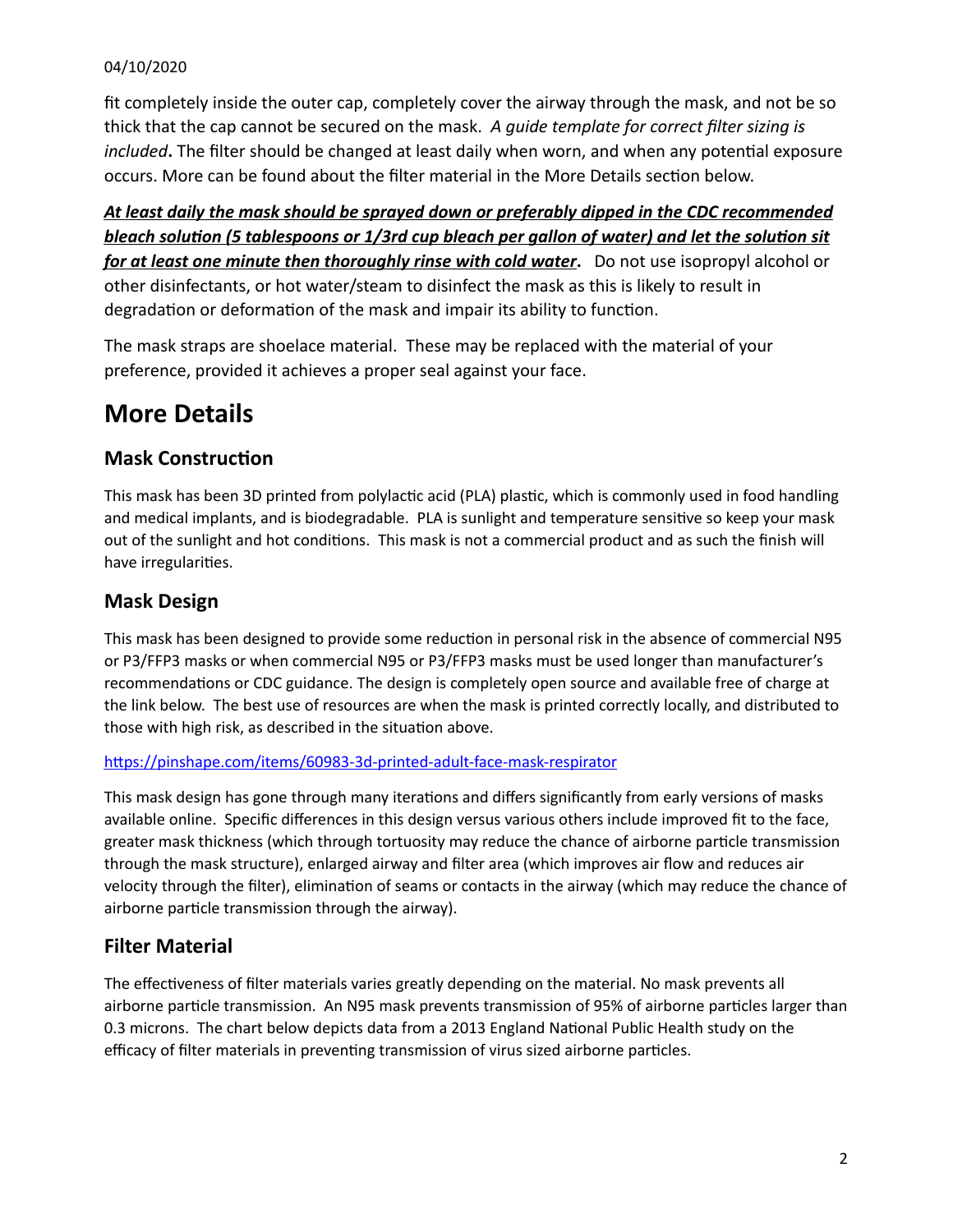

Effectivenesss of Household Materials at Capturing Virus-sized (0.02 micron) Particles

In this study standard vacuum cleaner bags and surgical masks performed nearly similarly, however HEPA vacuum bags prevent transmission of 99.7% of airborne particles larger than 0.3 microns which make them one of the best household filter materials to utilize. True HEPA filters have a serial number assigned to them somewhere on the bag. There are different types of HEPA vacuum cleaner bags, some use thin layers of woven synthetic fibers (like polypropylene) while others have a thicker cloth construction or glass fiber material. The thicker cloth or glass fiber HEPA filter bags are not to be used. *Surgical masks may be worn <u>over this mask to provide barrier protection against droplet transmission</u>, improving the life of the filter* material.

# **Media and Other Reporting on 3D Printed Face Masks**

The media and others have reported on the efficacy of 3D printed face masks. While much of the reporting is supportive of 3D printed masks and other homemade masks, there is enough other reporting that it warrants covering here. The following is provided for informational purposes only and are not warranties or representations of any kind with respect to your mask. This information does not necessarily apply to any other mask you may use.

Reporting has indicated a number of different potential concerns. The key issues focus on 1) the possibility of transmission of airborne particles through the mask structure, 2) efficacy of the filter material, 3) ability to disinfect, and 4) the proper fit of the mask to the face. We take all of these issues seriously and address each below.

1) There is reporting that there can be small holes between individual layers as large as 6-8 microns, which may increase the risk of transmission of airborne particles. While it is true that there can be small holes between individual layers as large as 6-8 microns, the reporting neglects the mitigating effect of the wall thickness of the mask and the resulting tortuosity, and that the while 3D prints are layers of filament, this face mask design has criss-crossing lines of filament in each layer which significantly reduces the risk that a small hole would likely be connected to another small hole in any direction.